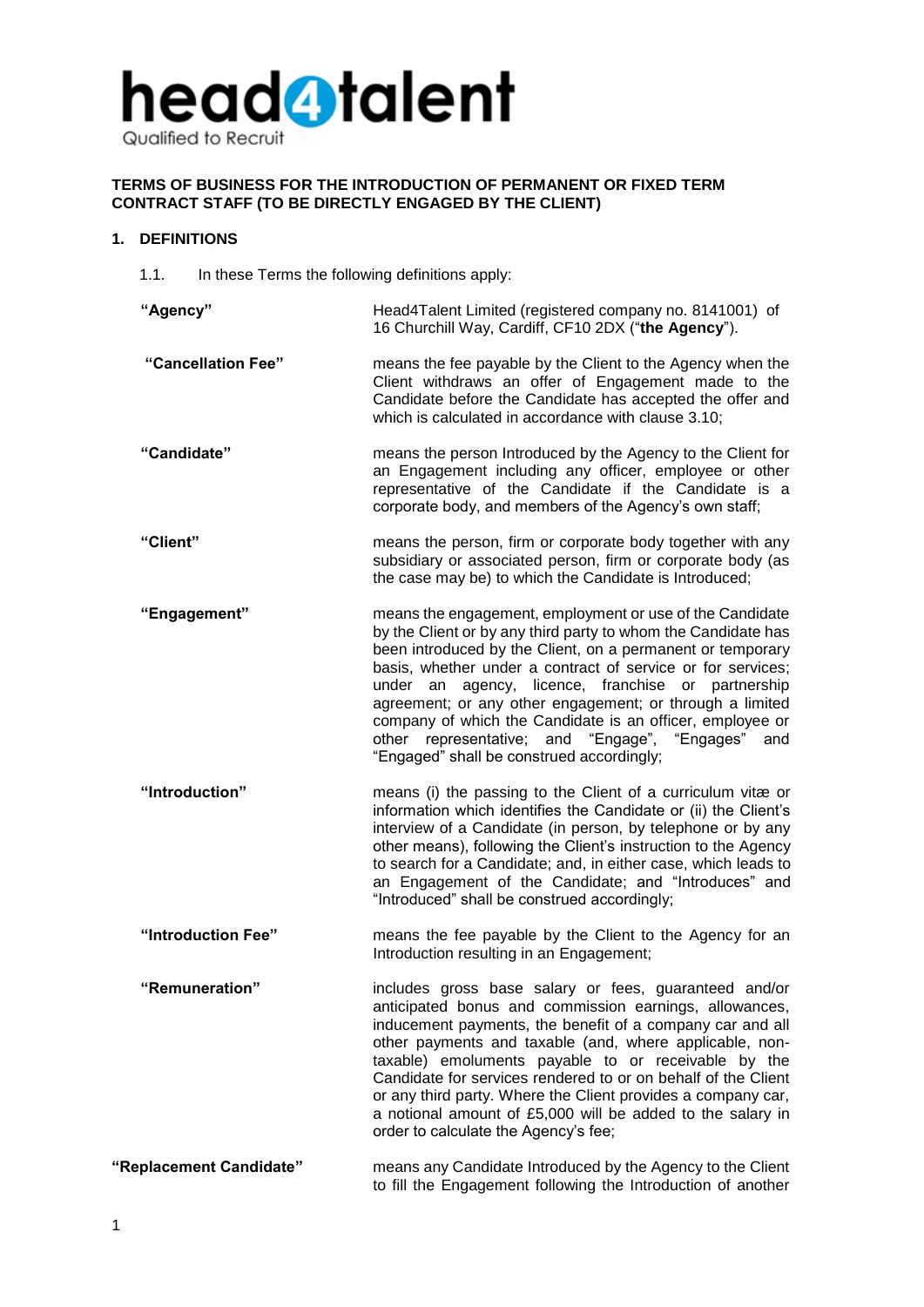

Candidate whose Engagement either did not commence or was terminated during the first 12 weeks of the Engagement;

- 1.2. Unless the context requires otherwise, references to the singular include the plural and the masculine includes the feminine and vice versa.
- 1.3. The headings contained in these Terms are for convenience only and do not affect their interpretation.

# **2. THE CONTRACT**

- 2.1. These terms of business and the attached Schedule(s) **("the Terms")** constitute the contract between the Agency and the Client for the supply of permanent or contract staff (to be engaged directly by the Client) and are deemed to be accepted by the Client by virtue of an Introduction or the Engagement of a Candidate, or the passing by the Client of any information about a Candidate to any third party following an Introduction.
- 2.2. These Terms contain the entire agreement between the parties and unless otherwise agreed in writing by a director of the Agency, these Terms prevail over any other terms of business or purchase conditions (or similar) put forward by the Client.
- 2.3. No variation or alteration to these Terms shall be valid unless the details of such variation are agreed between a director of the Agency and the Client and are set out in writing and a copy of the varied terms is given to the Client stating the date on or after which such varied terms shall apply.
- 2.4. The Agency acts as an employment agency (as defined in Section 13(2) of the Employment Agencies Act 1973) when Introducing Candidates to the Client for direct Engagement by that Client.

# **3. NOTIFICATION AND FEES**

- 3.1. The Client agrees to:
	- 3.1.1. notify the Agency immediately of the terms of any offer of an Engagement which it makes to the Candidate;
	- 3.1.2. notify the Agency immediately that its offer of an Engagement to the Candidate has been accepted and to provide details to the Agency of the Remuneration agreed with the Candidate together with any documentary evidence as requested by the Agency; and
	- 3.1.3. pay the Introduction Fee, to be calculated in accordance with the provisions of this clause 3, by the due date for payment in clause 3.7.
- 3.2. The Introduction Fee calculated in accordance with clause 3.3 below is payable if the Client Engages the Candidate within the period of 6 calendar months from the date of the Introduction. If within six months of (a) the Client's withdrawal of an offer of Engagement or (b) the Candidate's rejection of an offer of an Engagement the Client Engages the Candidate the Introduction Fee calculated in accordance with clause 3.3 is payable in full
- 3.3. The Introduction Fee is calculated in accordance with the attached Fee Structure Schedule based on the Remuneration applicable during the first 12 months of the Engagement.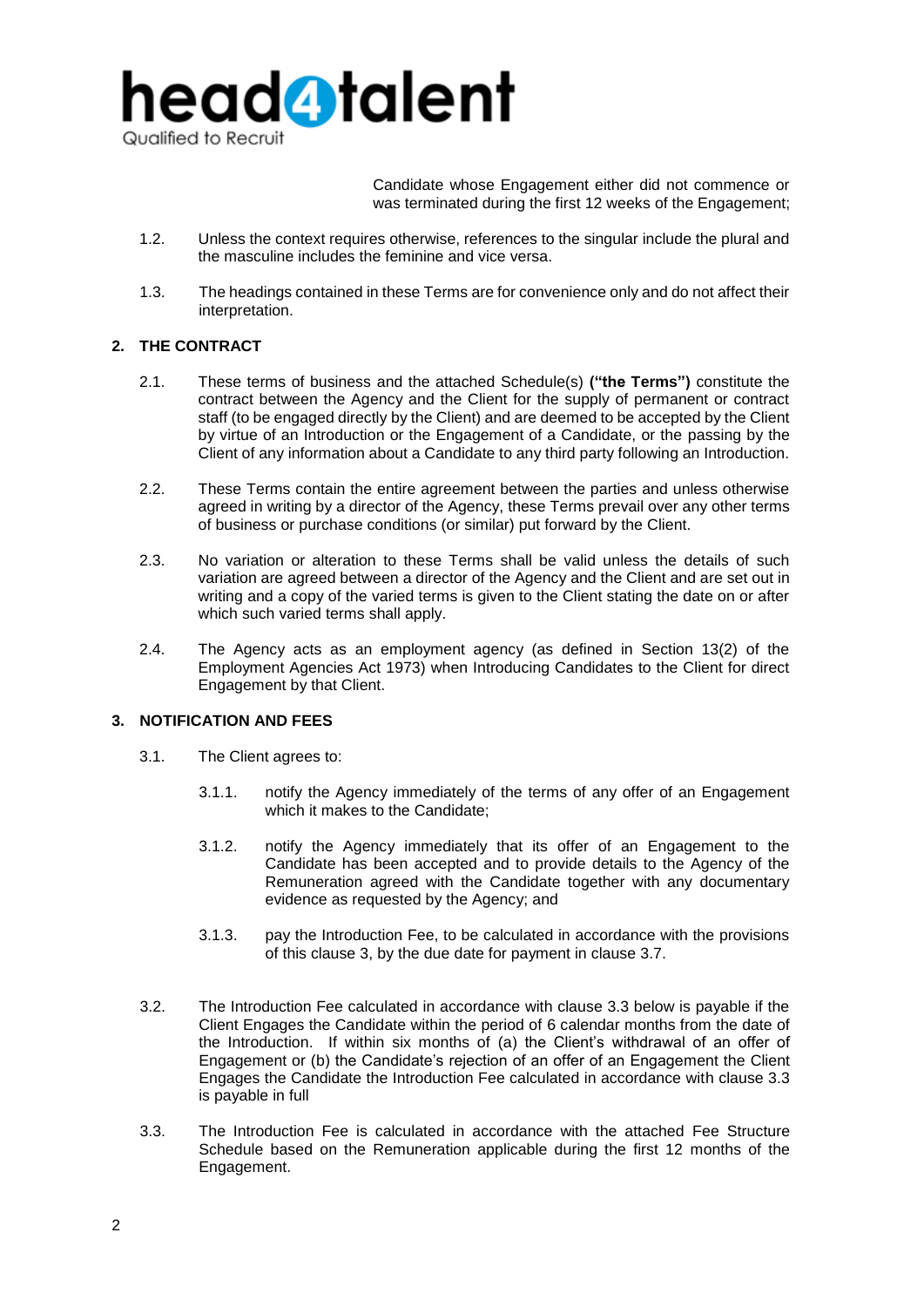# head**4** talent

Qualified to Recruit

- 3.4. Where the actual Remuneration is not known, the Agency will charge an Introduction Fee calculated in accordance with clause 3.3 based on its determination of the Remuneration taking into account the market rate level of remuneration applicable for the position in which the Candidate has been Engaged and with regard to any information supplied to the Agency by the Client and/or comparable positions in the market generally.
- 3.5. Where prior to the commencement of the Engagement the Agency and the Client agree that the Engagement will be on the basis of a fixed term of less than 12 months, the Introduction Fee will apply pro-rata. If the Client (a) extends the Engagement beyond the initial fixed term or (b) re-Engages the Candidate within 6 calendar months from the date of termination of the agreed period of the fixed term Engagement, then the Client shall be liable to pay a further Introduction Fee based on the additional Remuneration applicable for (a) the extended period of Engagement or (b) the period of the second and any subsequent Engagement, subject to the Client not being liable to pay a greater sum in Introduction Fees than the Client would have been liable for under clause 3.3 had the Candidate first been Engaged for 12 months or more.
- 3.6. The Client's obligations under this clause 3 shall be performed without any right of the Client to invoke set-off, deductions, withholdings or other similar rights.
- 3.7. The Introduction Fee shall be payable within 14 days of the date of the Agency's invoice which shall be rendered once the Candidate commences the Engagement.
- 3.8. VAT is charged at the standard rate on all fees.
- 3.9. The Agency reserves the right to charge interest under the Late Payment of Commercial Debts (Interest) Act 1998 on invoiced amounts unpaid by the due date at the rate of 8% per annum above the base rate from time to time of the Bank of England from the due date until the date of payment.
- 3.10. If, after an offer of Engagement has been made to the Candidate, the Client decides for any reason to withdraw it prior to the Candidate accepting the Engagement, the Client shall be liable to pay the Agency a Cancellation Fee of 30% of the Introduction Fee which would have been payable under clause 3.3, within 14 days of the Agency's invoice.
- 3.11. In the event that any Agency staff with whom the Client has had personal dealings accepts an Engagement with the Client while employed by the Agency or within 3 months of leaving the Agency, the Client shall be liable to pay an Introduction Fee to the Agency calculated in accordance with clause 3.3.

# **4. REFUNDS**

- 4.1. If, after an offer has been made and accepted, the Engagement (a) does not commence because the Candidate withdraws their acceptance; or (b) once it has commenced, is terminated by either the Candidate or the Client (except in circumstances where the Candidate is made redundant) before the expiry of 12 weeks from the date of commencement of the Engagement; then subject to the terms of clause 4.2 the Agency will refund the Introduction Fee in accordance with the Scale of Refunds set out in the Schedule attached to these Terms.
- 4.2. In order to qualify for the refund set out in clause 4.1, then
	- 4.2.1. the Client must pay the Introduction fee within the time frame provided in clause 3.7 and comply with the provisions of clause 3.1 and notify the Agency in writing of the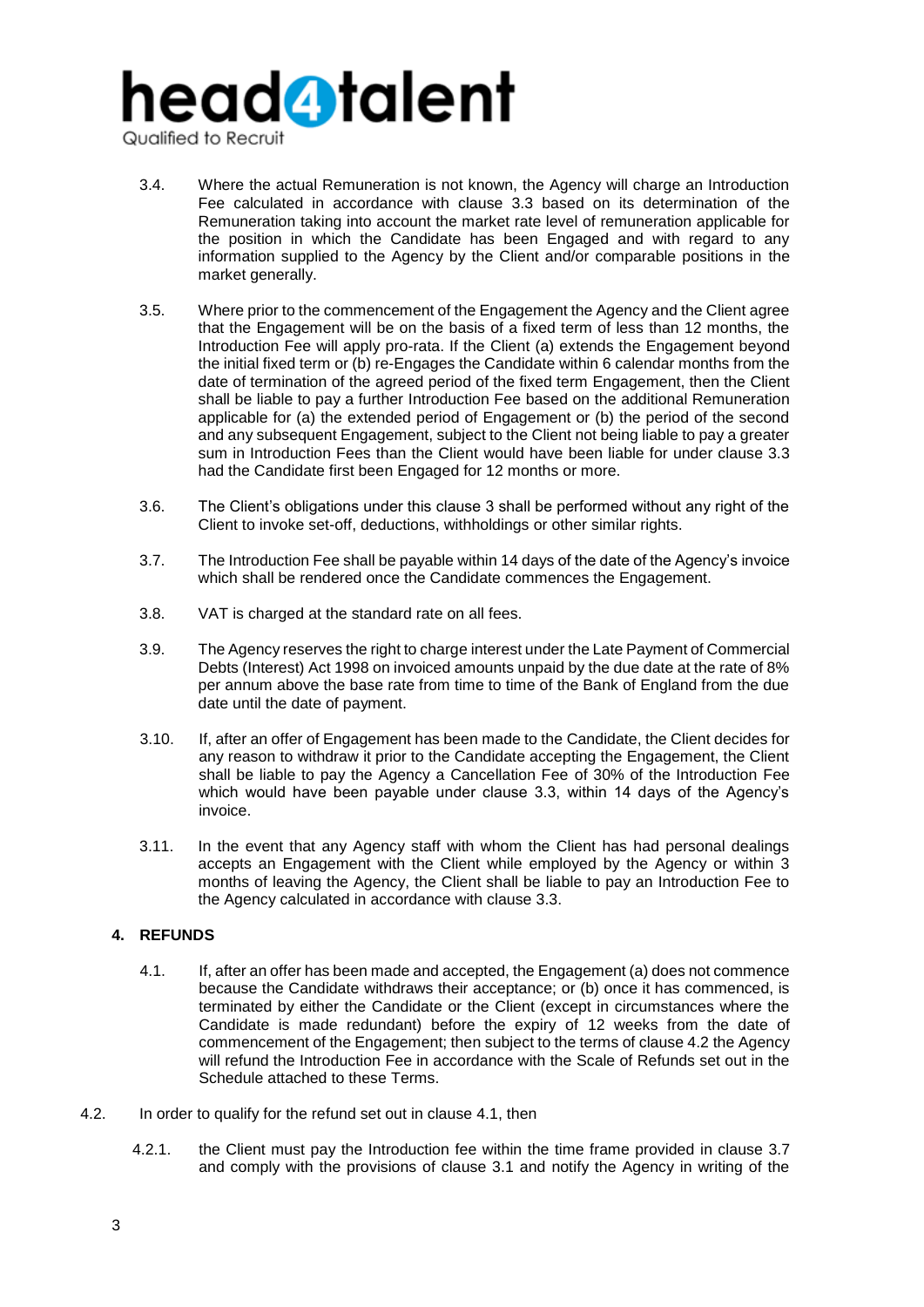

termination of the Engagement or the non-commencement of the Engagement within 7 days of its termination or non-commencement; and

- 4.2.2. the Client must exclusively give the Agency 4 weeks from the date of the notice of noncommencement or termination in which to find one suitable Replacement Candidate based on the original specification given for the position the Client is seeking to fill. If after 4 weeks from the date of the notice no suitable Replacement Candidate can be found, or if the Replacement Candidate's Engagement is terminated before the expiry of 12 weeks from the date of commencement of the Engagement the Client will then be eligible for a refund, subject to the rest of clause 4.
- 4.3. For the purposes of this clause 4 the date of termination of the Engagement shall be the date on which the Candidate ceases working or would have ceased working for the Client, but for any period of garden leave or payment in lieu of notice, whichever is the later.
- 4.4. In circumstances where clause 3.5 applies, the full Introduction Fee is payable and there shall be no entitlement to a refund.
- 4.5. If subsequent to the Client receiving a refund the Candidate is re-Engaged within a period of 6 calendar months from the date of termination then the refund shall be repaid to the Agency. The Client shall not be entitled to any further refunds in relation to the re-Engagement of this Candidate.

# **5. INTRODUCTIONS TO THIRD PARTIES**

Introductions of Candidates are confidential. If a Client discloses a Candidate's details to a third party, that will be deemed to be a **"Third Party Introduction"**. If that Third Party Introduction results in an Engagement of the Candidate by the third party within 6 months of the Agency's Introduction of the Candidate to the Client, then the Client will be liable to the Agency for payment of an Introduction Fee in accordance with clause 3. Neither the Client nor the third party shall be entitled to a refund of the Introduction Fee under clause 4 in any circumstances.

# **6. SUITABILITY CHECKS**

- 6.1. The Agency endeavours to ensure the suitability of Candidates Introduced to the Client to work in the position which the Client seeks to fill by taking reasonably practicable steps to
	- 6.1.1. ensure that both the Client and Candidate are aware of any requirements imposed by law or by any professional body; and
	- 6.1.2. confirm that the Candidate is willing to work in the position.
- 6.2. Notwithstanding clause 6.1 the Client shall be obliged to satisfy itself as to the suitability of the Candidate for the position they are seeking to fill. The Client is responsible for:
	- 6.2.1. taking up any references provided by the Candidate before Engaging the Candidate;
	- 6.2.2. checking the Candidate's right to work and obtaining permission to work as may be required by the law of the country in which the Candidate is Engaged to work;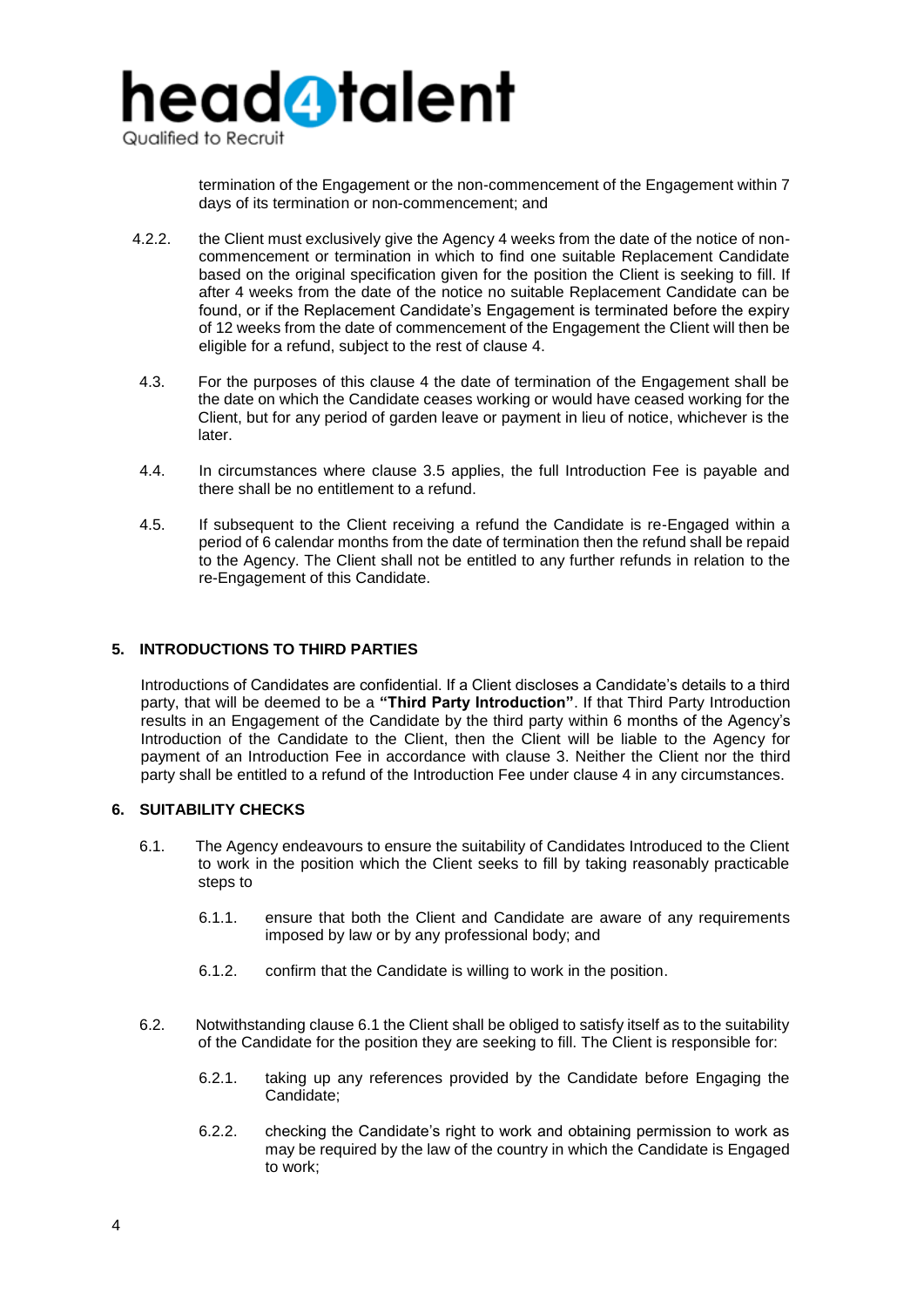

Qualified to Recruit

- 6.2.3. the arrangement of medical examinations and/or investigations into the medical history of any Candidate; and
- 6.2.4. satisfying any medical and other requirements, qualifications or permission required for the Candidate to work in the Engagement.
- 6.3. To enable the Agency to comply with its obligations under 6.1 above the Client undertakes to provide to the Agency details of the position which the Client seeks to fill, including the following:
	- 6.3.1. the type of work that the Candidate would be required to do;
	- 6.3.2. the location and hours of work;
	- 6.3.3. the experience, training, qualifications and any authorisation which the Client considers necessary or which are required by law or any professional body for the Candidate to possess in order to work in the position;
	- 6.3.4. any risks to health or safety known to the Client and what steps the Client has taken to prevent or control such risks;
	- 6.3.5. the date the Client requires the Candidate to commence the Engagement;
	- 6.3.6. the duration or likely duration of the Engagement;
	- 6.3.7. the minimum rate of Remuneration, expenses and any other benefits that would be offered;
	- 6.3.8. the intervals of payment of Remuneration; and
	- 6.3.9. the length of notice that the Candidate would be entitled to give and receive to terminate their employment with the Client.

# **7. CONFIDENTIALITY AND DATA PROTECTION**

All information relating to a Candidate is confidential and subject to the Data Protection Act 1998 ("DPA") and is provided solely for the purpose of considering the Candidate's suitability for an Engagement by the Client. Such information must not be used for any other purpose nor divulged to any third party and the Client undertakes to abide by the provisions of the DPA in receiving and processing the data at all times. In addition information relating to the Agency's business which is capable of being confidential must be kept confidential and not divulged to any third party, except information which is in the public domain.

# **8. LIABILITY**

8.1 The Agency shall not be liable under any circumstances for any loss, expense, damage, delay, costs or compensation (whether direct, indirect or consequential) which may be suffered or incurred by the Client arising from or in any way connected with the Agency seeking a

Candidate for the Client or from the Introduction to or Engagement of any Candidate by the Client or from the failure of the Agency to introduce any Candidate or from the failure of the Candidate to meet the requirements of the Client for all or any of the purposes for which the Candidate was required by the Client, or for any act or omission of the Candidate whether wilful, negligent, fraudulent, dishonest, reckless or otherwise. For the avoidance of doubt, the Agency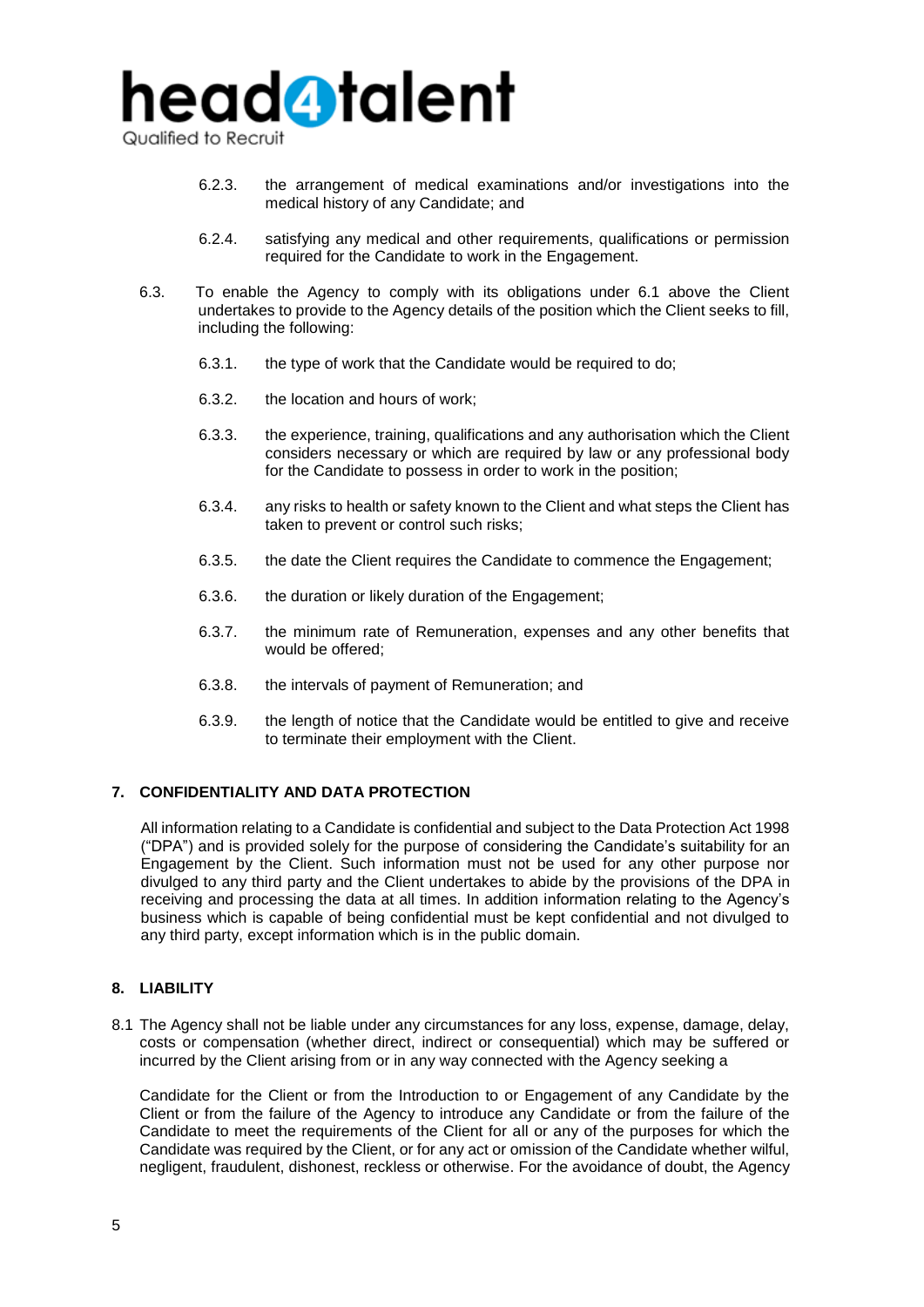

does not exclude liability for death or personal injury arising from its own negligence or for any other loss which it is not permitted to exclude under law.

8.2 The Client shall indemnify and keep indemnified the Agency against any and all costs, claims or liabilities incurred by the Agency arising out of any Introduction or arising out of any noncompliance and/or as a result of any breach of these Terms by the Client.

# **9. NOTICES**

All notices which are required to be given in accordance with this Agreement shall be in writing and may be delivered personally or by first class prepaid post to the registered office of the party upon whom the notice is to be served or any other address that the party has notified the other party in writing, by email or facsimile transmission. Any such notice shall be deemed to have been served: if by hand when delivered, if by first class post 48 hours following posting and if by email or facsimile transmission, when that email or facsimile is sent.

# **10. SEVERABILITY**

If any of the provisions of these Terms shall be determined by any competent authority to be unenforceable to any extent, such provision shall, to that extent, be severed from the remaining terms, which shall continue to be valid to the fullest extent permitted by applicable laws.

# **11. GOVERNING LAW AND JURISDICTION**

These Terms are governed by the law of England & Wales and are subject to the exclusive jurisdiction of the Courts of England & Wales.

## **SCHEDULE: FEE STRUCTURE (Clause 3.3)**

| Remuneration    | <b>Fee</b> |
|-----------------|------------|
| £0-£44.999      | <b>20%</b> |
| £45.000-£69.999 | 25%        |
| £70,000 plus    | 30%        |

### **SCHEDULE: SCALE OF REFUND (Clause 4.1)**

- 1. The following scale of refund only applies in the event that the Client complies with the provisions of clauses 3.1, 4.1 and 4.2 of these Terms.
- 2. Where the Candidate ceases working for the Client during the first 12 weeks of the Engagement (except where the Candidate is or will be made redundant) or fails to commence an Engagement, except in the circumstances set out in clause 3.10, a refund of the Introduction Fee shall be paid to the Client in accordance with the scale set out below, subject to the conditions in clause 4.1 and 4.2.

**Week in which the Engagement terminates in accordance with clause 4.2**

**% of introduction fee refunded**